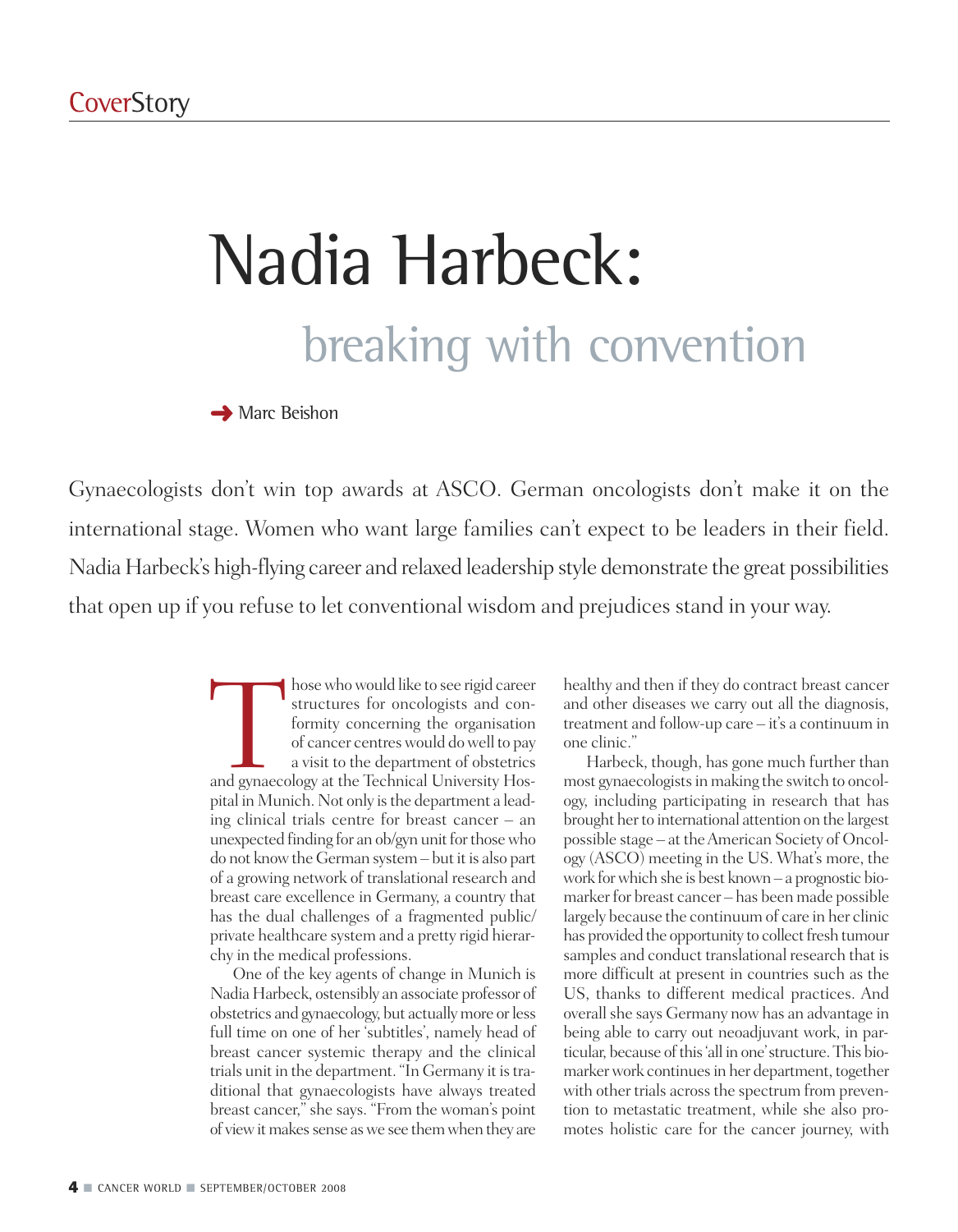

strong interest in areas such as breast awareness and psychosocial support for women with cancer.

But, as in other fields where specialists can dominate, in particular urology, Harbeck recognisesthat there can be tension between the role of general medical oncologists and specialists such as herself. The picture across Germany varies: at the Technical University Hospital there is a separate medical oncology department, while in other hospitals medical oncology leads on breast cancer, she notes. Further, many physicians in Germany, including gynaecologists, work as private practitioners in their own offices and clinics, and it can be challenging to integrate them with major centres.

Other specialists, in particular radiologists, are also free to practise separately. Harbeck comments on one group that recently set up its own breast unit in Munich, in part to carry out screening in line with Germany's recent rollout of a national programme. "But this means they are apart from the already established multidisciplinary 'all under one roof' breast centres such as ours – and it is not clear if this will be to the benefit of the patient. This is a hot political topic in Germany right now."

Germany has only just announced a national cancer plan – health minister Ulla Schmidt announced in June a programme for improving early detection, treatment and care, access to drugs, patient information and the communications skills of doctors.Early announcementsinclude the establishment of more oncology 'excellence centres'and free skin cancer screening for those over 35. The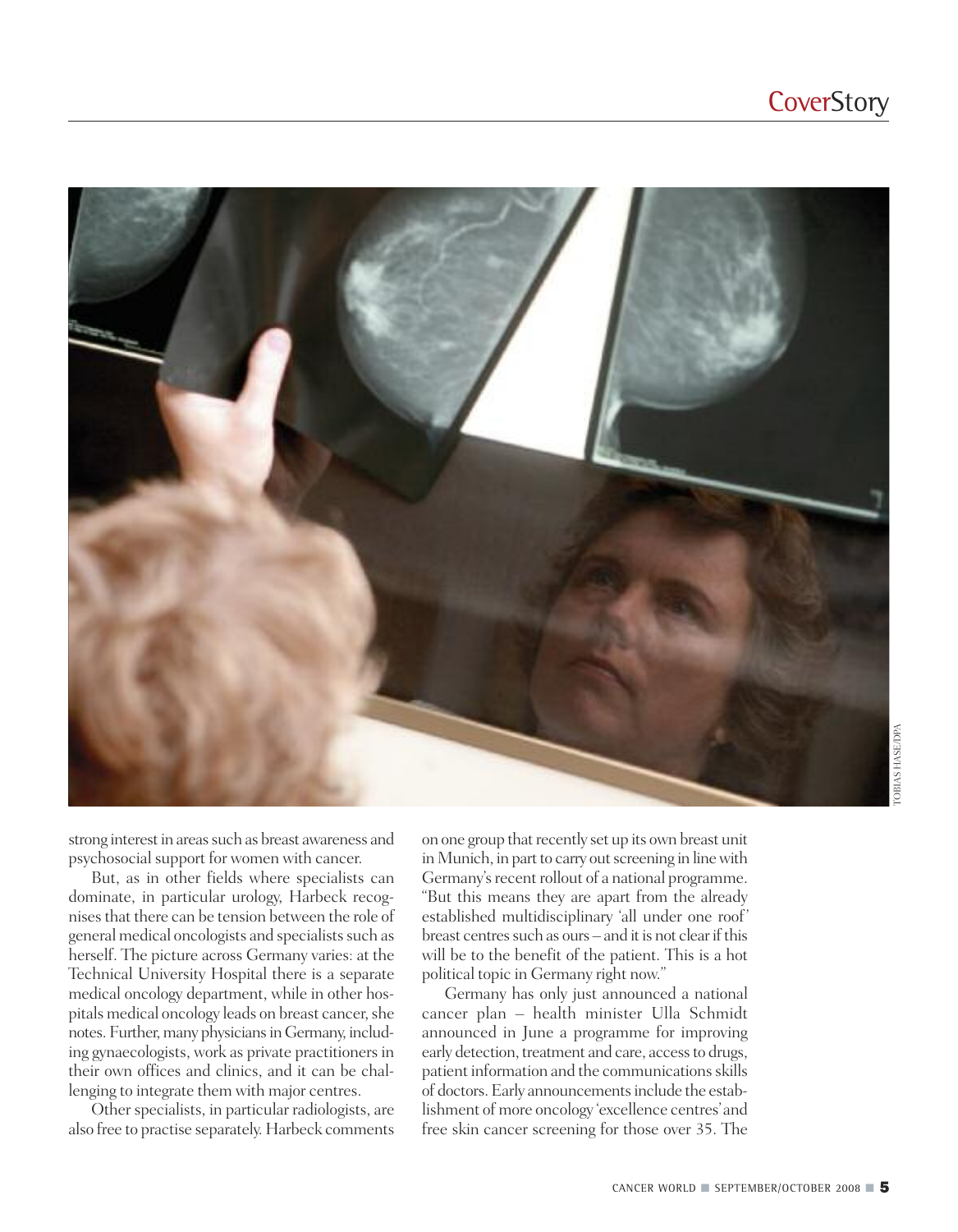### "This was really unusual – a European, a German and a gynaecologist getting this award"

country has also been late in establishing its breast screening programme, and is still in the process of ensuring breast units conform to recent national guidelines and those from EUSOMA (the European Society of Breast Cancer Specialists). The country has a relatively low number of patients recruited into clinical trials; only a few regions, such as Bavaria, maintain high-quality cancer registries (Harbeck regrets that a good registry in East Germany was allowed to run down after reunification); and much to do in providing better palliative care services.

This might seem surprising given the perception of Germany as a high-qualitymedical provider, and indeed a high spender per head on cancer services, but healthcare is driven by a network of devolved and expensive public and private insurance systems that more closely resemble the situation in the US than most other nations. Meanwhile, adds Harbeck, there is still much to do in improving research networks both among German centres and among researchers in the neighbouring German-speaking countries of Austria and Switzerland.

Indeed, as she says, because of lack of confidence in speaking English, fear of being out alone as 'one of the first', and with so much to do at home, German cancer specialists have also not ventured onto the international stage as much as they could. That certainly does not apply to Harbeck – she is already a veteran of the conference circuit, attending all the key breast events such as the San Antonio Breast Cancer Symposium, the European Breast Cancer Conference, the St Gallen consensus event and also the ASCO meeting. It was at the latter in 2001 that she received the fellowship merit award as lead author for the highest ranking abstract, which was for long-standing work on the prognostic breast cancer biomarker. "This was really unusual – aEuropean, aGerman and a gynaecologist getting this award. It had never happened before and created a lot of publicity."

Harbeck could also have added being awomen to that list, for not only has she carved out an unofficial specialism within gynaecology, one of Germany's core medical disciplines, she also started out at a timewhen men dominated this and other German medical fields – and still do to a large extent, especially at the top. "My head of department in ob/gyn here at the Technical University is a woman, Marion Kiechle, but she was the only woman director of gynaecology in any university hospital in all the German speaking countries when she was appointed in 2000, and this has not changed since," she says.

Women, adds Harbeck, do have a different leadership style, in her experience. "In my department, at least, hierarchies are not so rigid, and that makes it easier for me to travel and network, without which it would be very hard to progress with work such as our trials portfolio." Elsewhere in Germany, she says, department heads tend to run everything and take all the credit, and also give little scope for younger staff to learn the administrative side of running a unit, which can be very demotivating.

Harbeck left school with the qualifications to study medicine. Unsure what to do, she spent a year in Canada with a relative learning photography and film skills, but not wanting to end up as a wedding photographer she returned to Munich to enter medical school, with a desire to specialise in ob/gyn firmly embedded. "I always wanted to work with women – you work with both healthy and sick women, carry out surgery, administer endocrine treatments and so on – the many different disciplines make you think. It also touches women from a psychological point of view, as some diseases affect them very personally."

She duly worked her way to a full ob/gyn qualification. Choosing to combine her career with having a sizeable family – she has four children – this took her at least three years longer than her male colleagues. "It is not surprising then that a lot of women gynaecologists go off to private practice where they can work part time to accommodate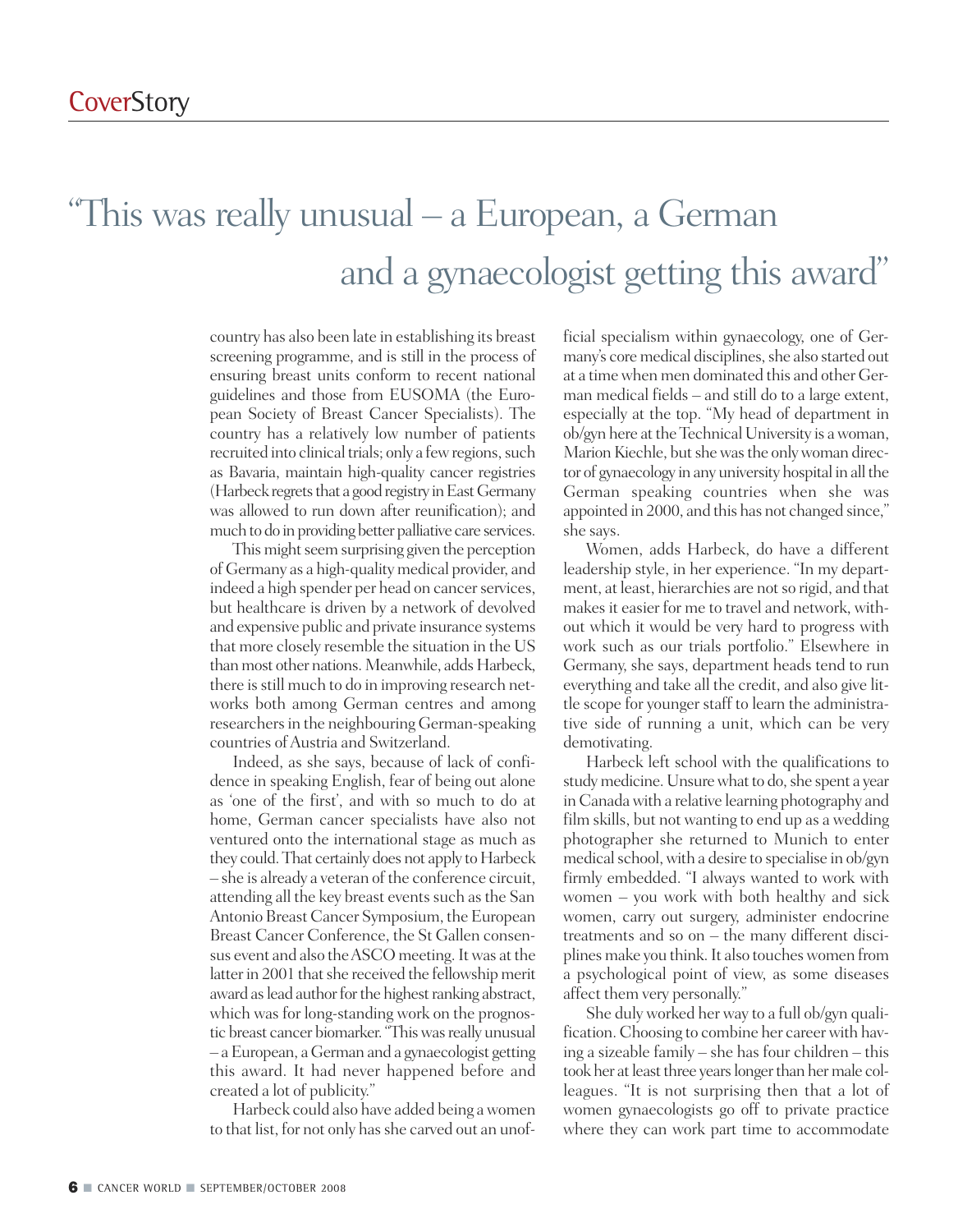family life," she notes. "It is especially difficult for women with families to get to the top in surgical specialities."

Needing an MD thesis, Harbeck chose an oncology topic involving monoclonal antibodies that could be carried out in the clinic. It was about detecting tumour cells in the bone marrow of breast cancer patients and was supervised by Wolfgang Eiermann at Munich's other university hospital, Ludwig-Maximilians. This sparked her interest in breast cancer research, especially in early spread of the disease, and she switched to the Technical University as the then head of the ob/gyn department, Henner Graeff, was setting up a translational research unit with a dedicated laboratory. The lab is still run today by the same biochemist, Manfred Schmitt, who is one of Harbeck's key mentors and colleagues.

"Henner Graeff had the vision of a role for a physician/scientist,whichwasintriguing andwhy I came here, and he liked my background. But I was on a short-term contract – and when I left to have my first child he kept a tenured position open for me, which was very unusual then. You can't have a family and plan research if you only have two-year contracts. This was a decisive point in my career – my husband isAmerican and Iwas open to anything then, including going to work in the States."

So Harbeck's research career was safeguarded – and has continued through three more children. About 10 years ago she also moved full time in the clinic away from surgery and day-to-day ob/gyn work to focus on systemic therapy and building up the department as a top breast unit.

As she says, there can't be too many internationally known oncologists who have delivered babies and carried out breast cancer surgery and many other procedures such as hysterectomies, and who are now investigating novel therapies. The experience, she feels, gives her a more profound insight into the needs of women, which helps in her work with breast cancer patients of all age-groups.

Her main achievements, then, fall into the two camps of research and trial work, and building up the department as one of Germany's main cancer centres, especially for breast cancer.Astrial work is a parameter for accreditation, the two reinforce one another. "In 2005 we were certified as a breast centre by the German authorities – two organisations have jointly drawn up specifications, namely the German Cancer Society and the Society of Senology, but they differ from EUSOMA's guidelines. We do struggle with EUSOMA TOBIAS HASE/DPA

because it requires that medical oncologists be part of the unit and does not accept that I have the expertise." Harbeck herself sits on Germany's AGO breast cancer gynaecology guidelines group.

The breast centre accreditation does, of course, include the usual multidisciplinary structures such as tumour boards – Harbeck and colleagues run no fewer than four early morning meetings a week, mostly for breast but also for other cancers such as ovarian, which a colleague specialises in. Medical oncologists from elsewhere, she says, would feel superfluous most of the time, "But we consult with them on difficult cases, and in our phase II trials we also work with them  $\text{closely}-\text{I}$  try to partner a medical oncologist with a gynaecologist as investigators, to help bridge the gap and avoid confrontation.

"It is sometimes hard to explain to colleagues abroad howwe do things here and that

# "You can 't have a family and plan research if you only have two-year contracts "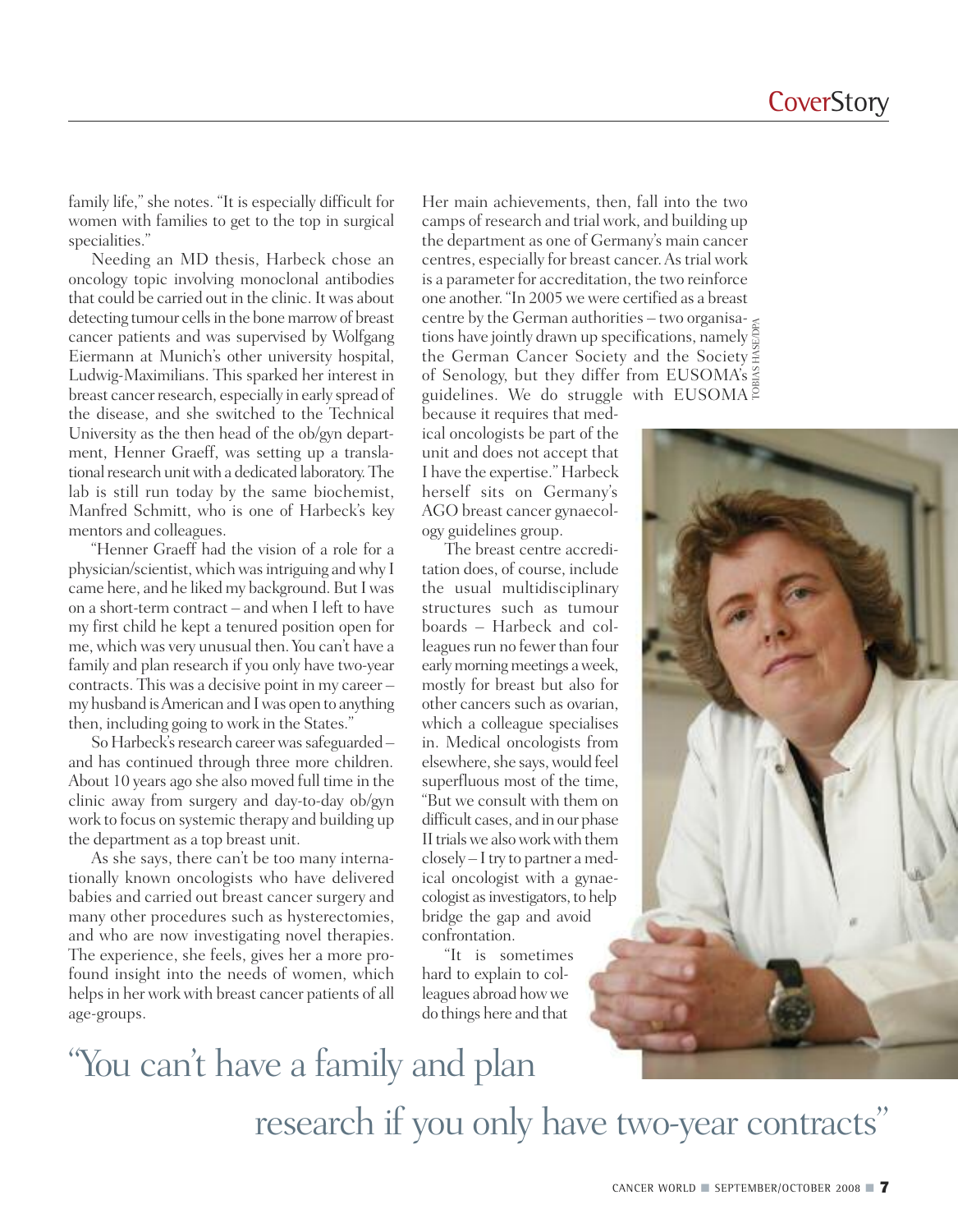# "I don 't think it is what you did 10 years ago but what you specialise in now that counts "

I don't want to export our system – but I do want the recognition that I am an equal in the medical oncology field in breast cancer, even though I did a different specialist degree. I don't think it is what you did 10 years ago but what you specialise in now that counts." In fact, Harbeck also faces some opposition from within the ob/gyn world too – not all are too keen to see their field extended and sub-specialised so far in the direction of systemic treatment of early and metastatic breast cancer.

Meanwhile, she considers the introduction of certified breast centres will radically change the landscape of breast care in Germany. "The estimate is we need 200 centres to provide good care  $-$  we are at around 150 now. Smaller hospitals that see only a low number of cases should not carry on with breast cancer work – but it will probably be the insurance companies that decide the issue as they won't offer reimbursement to non-conforming places."

It is important also, she adds, to implement a structure where the patients of private practitioners are referred to breast centres, but are then returned to the care of the referring physician.

Harbeck's department also carries out a good deal of second opinion work, seeing patients directly – but she feels that moves to implement a mandatory second opinion system where only the paperwork is received, which is partly driven by insurance companies seeking to avoid expensive therapies, is politically controversial. "Who is going to take responsibility if the patient relapses – and can you really give second opinions for individual patients just by following guidelines and published evidence?" That said, guidelines are critical: "We have seen changes in treatment patterns and better outcomes in both breast and ovarian cancer for those who follow guidelines, and overall, despite what some of our journalists like to say, treatment in experienced German centresis not anyworse than in the US. You do not have to go to America to get the best care."

The research that has captured Harbeck's attention is on the plasminogen activator system  $-$  a complex enzyme system where it has been found that increased levels of an activator, uPA, and also its inhibitor, PAI-1, in primary breast cancers correlate with aggressive tumours and poor outcomes. As she explains, work on uPA goes back to the 1980s, where Joe Duffy, of St Vincent's University Hospital, Dublin, demonstrated the effect of high uPA activity, while Manfred Schmitt in Munich developed an ELISA(Enzyme Linked ImmunoSorbent Assay) to measure the levels of uPA and PAI-1. The uPA enzyme degrades the extracellular matrix and so tumour cells can escape and metastasise – and the inhibitor also has a similar effect and helps tumour cells migrate, which is counter-intuitive, but was shown to be true.

"Various groups around Europe, helped by the then Receptor and Biomarker Group [now Pathobiology Group] of the European Organisation for the Research and Treatment of Cancer[EORTC], also found the same bad prognosis, and Fritz Janicke, then here in Munich, led the first clinical trial of these biomarkers, (Chemo N0). The results were published in 2001 in the *Journal of the National Cancer Institute*."

That trial should sound familiar in its aim to *Cancer World* readers, as it concerns selecting which women with node-negative breast cancer would best benefit from adjuvant chemotherapy, through risk stratification – the same aim of the much discussed MINDACT and TAILOR*x* trials, which instead use gene signatures to help distinguish high- and low-risk groups. But the uPA/PAI-1 work relies on a simpler and cheaper protein measurement that Harbeck says is easier to replicate and now has a robust quality control methodology.

"When Fritz Janicke left, I took over as clinical lead on the project and did my professorial thesis on the system," says Harbeck. "The ASCO merit award was for a meta-analysis on behalf of the EORTC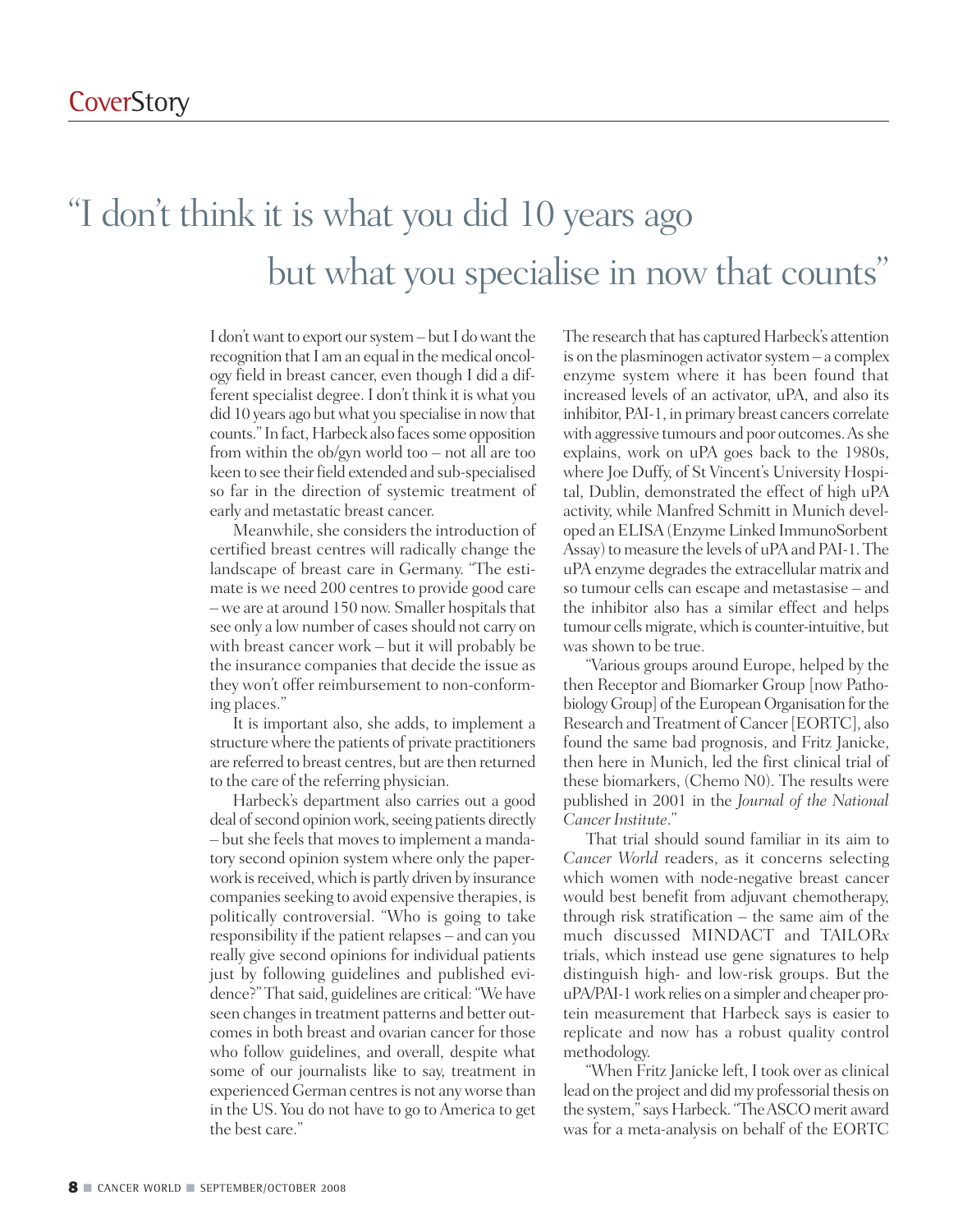#### **CoverStory**



Receptor and Biomarker Group, where we showed that uPA and PAI-1 were ready for routine testing of primary breast cancer as level 1 evidence. No one had ever done such an analysis of a prognostic factor on over 8,000 patients – it was the first in any cancerIthink – and theASCO organisers emailed me twice to check the detailswere true." So farthese biomarkers are the only ones proved in a prospective trial in breast cancer. As an aside, she also mentions the support she's received from Martine Piccart-Gebhart, current president of the EORTC, in developing her international work.

As she adds, the uPA/PAI-1 work is also an excellent example of translational research in action. "We went from bed to bench and back again. We had the clinical indication first, the scientist explained how it worked, and then we did the trial that proved that high levels of these factors are bad for patients. We have been a step ahead of the gene signature work with level 1 evidence – i.e. ready for use in the clinic – and we also have a second clinical trial (NNBC-3) now in train with 3,000 patients in 150 centres that will be finished early next year."

# "So far these biomarkers are the only ones proved in a prospective trial in breast cancer"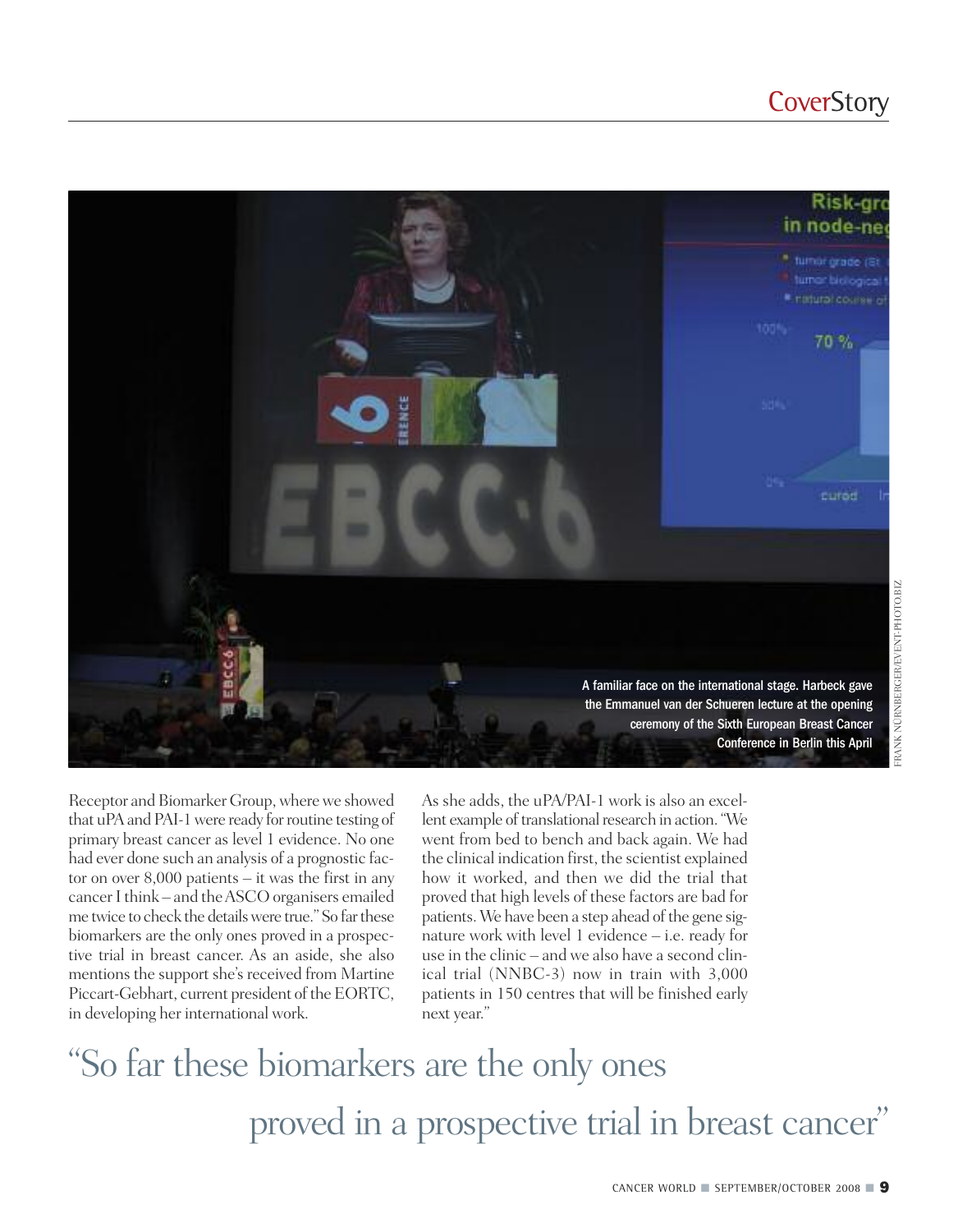

The uPA/PAI-1 biomarker system is, says Harbeck, now routinely used in clinics in Germany and elsewhere (about half of the current trial sites use the system in the clinic). As a consequence, about 35%–40% of node-negative breast cancer patients are spared adjuvant chemotherapy, but wider application is constrained by the need for medical oncologists to access fresh tumour tissue and also have available the ELISA. "TheAmericans don't have it – after the surgeon takes out the tumour, samples end up in formalin, and the company making the ELISA test has not marketed it heavily." The fresh tissue constraint is shared with the MINDACT gene signature trial, but notwith TAILORx,which is designed to work with formalin-fixed, paraffinembedded tissue specimens.

Further, because it is deemed 'impractical', the biomarker is acknowledged but not recommended in the influential St Gallen breast cancer treatment consensus, nor is it used by the Adjuvant Online resource (www.adjuvantonline.com), according to Harbeck, who is in discussion with Adjuvant Online on how to integrate her data. Role model. Harbeck – pictured here with children (from the left) Lara, Julian, Emma and Daniel, and husband Ronald – is living proof that, with a bit of give and take, it is perfectly possible to combine family with a successful career in oncology

"Some say, 'If your biomarker is so good how come it's not in St Gallen?'But half of the St Gallen panel come from the US so it's not surprising they don't yet recommend it. We had a big boost last year, though – uPA/PAI-1 is now in ASCO's guidelines, which shows how scientifically independent they are. And the company making the ELISA is looking for approval from the

US Federal Drug Administration based on our German data."

The portfolio of trials in Munich – some 15 currently – is keeping Harbeck very busy; paperwork and organising and motivating junior doctors and remote participants in outlying clinics is an exhausting business, even though she has the help of her colleagues and a university trials centre. One of her key achievements is turning the trials work in her department from an informal, after-hours approach into a fully fledged functional trials unit with study nurses and a growing portfolio. Shewould like to see more clever trials that target subgroups such as those with hard-to-treat triple-negative disease, and she is also an investigator for therapies such as Avastin (bevacizumab), which are starting to be used more widely across several tumour types. "But companies need to invest more in predictive biomarkers so we can see what compounds are best used in which patient," she says. She has recently applied for a large grant for combining targeted therapy with molecular imaging in line with this need to develop markers for drugs such as Avastin.

### "I try to be as patient-oriented as I can, but it is hard, as we have to raise outside funds for much of this "